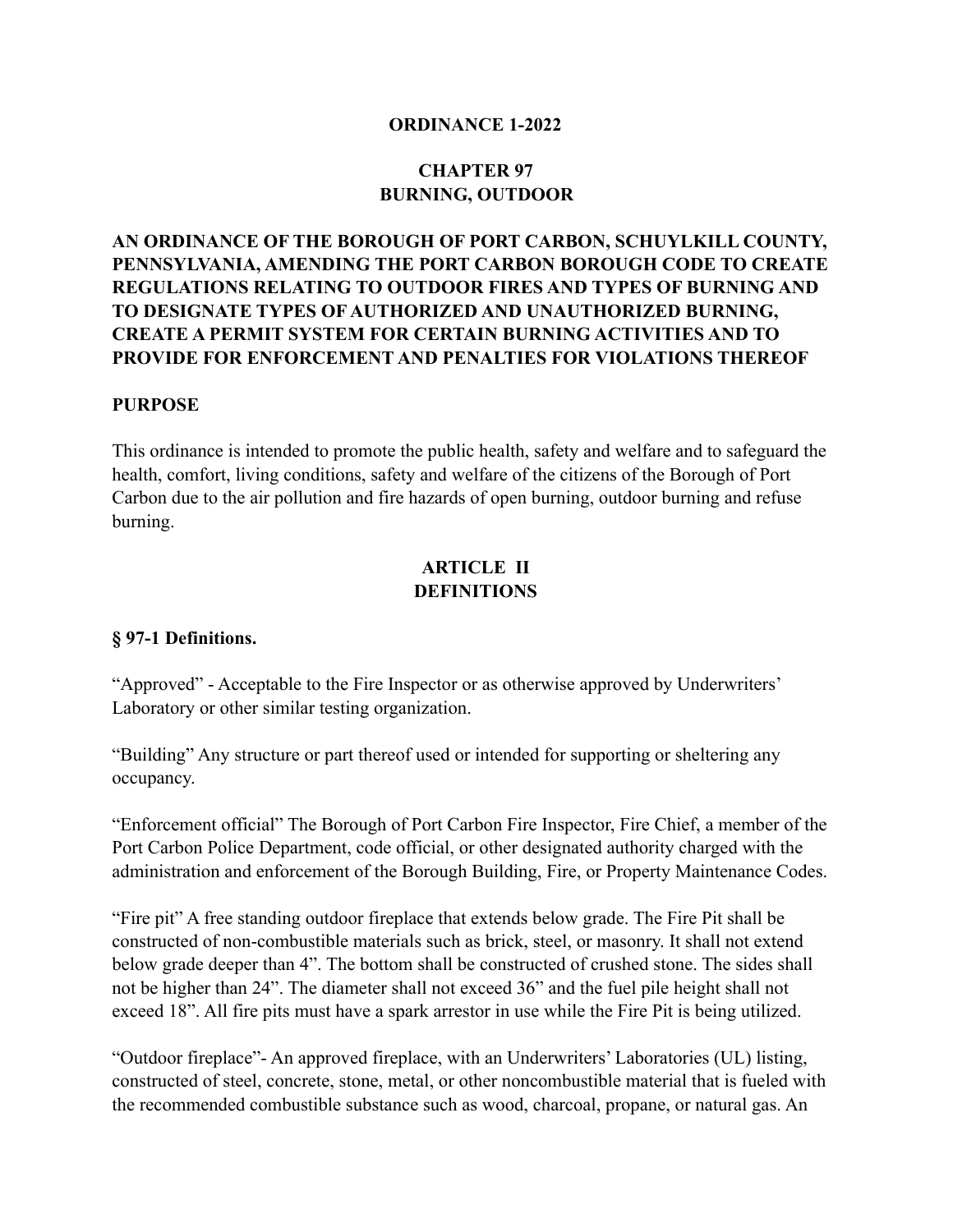outdoor fireplace shall be constructed to meet the International Residential Code with a properly secured permit. The firebox shall not exceed 36 inches in diameter or square and the fuel pile shall not exceed 18 inches in height. All outdoor fireplaces must be equipped with a spark arrestor.

"Person"- Any individual, partnership, limited liability partnership, firm, company, limited liability company, corporation, association, or any other legal entity and with respect to each its agents, servants, and employees.

"Portable outdoor fireplace" - A portable, outdoor, solid-fuel or gas-burning fireplace with an Underwriters' Laboratories (UL) listing, or with another nationally recognized testing organization's listing that may be constructed of steel, concrete, clay, or other noncombustible material. A portable outdoor fireplace may be open in design, or may be equipped with a small hearth opening and a short chimney or chimney opening at the top equipped with a spark arrestor. The fire box shall not exceed 36 inches in diameter or square and the fuel pile shall not exceed 18 inches in height. If the device is gas or electrically fueled, the fire box shall meet the previously stated requirements of 48 inches in length and 12 inches in width.

"Recreational fire" - An outdoor fire burning materials other than rubbish where the fuel being burned is not contained in an outdoor fireplace, portable outdoor fireplace, or cooking appliance (such as a gas or charcoal grille or smoker) and is used for pleasure, religious, ceremonial, or similar purposes.

Words and phrases not defined herein shall be defined in accordance with the BOCA National Fire Prevention Code, Eleventh Edition, 1999, as published by the Building Officials and Code Administrators International, Incorporated. If not defined in the BOCA National Fire Prevention Code, Eleventh Edition, then such words or phrases shall be as defined in the Merriam Webster's Collegiate Dictionary, 11th Edition.

"Clean wood" - Natural wood which has not been painted, varnished or coated with a similar material; has not been pressure-treated with preservatives; and does not contain resins or glues as in plywood or other composite wood products.

"Refuse"- Any waste material, garbage, animal carcasses, plastics, and trash or household materials, except trees, logs, brush, stumps, leaves, and other vegetative matter.

"Construction and demolition waste"- Building waste materials, including, but no limited to, waste shingles, insulation, lumber, treated wood, painted wood, wiring, plastics, packaging, and rubble that results from construction, remodeling, repair, and demolition operations on a house, commercial or industrial building, or other structure.

"Fire Chief"- The chief of the Borough of Port Carbon Fire Department and/or other persons designated by the Fire Chief.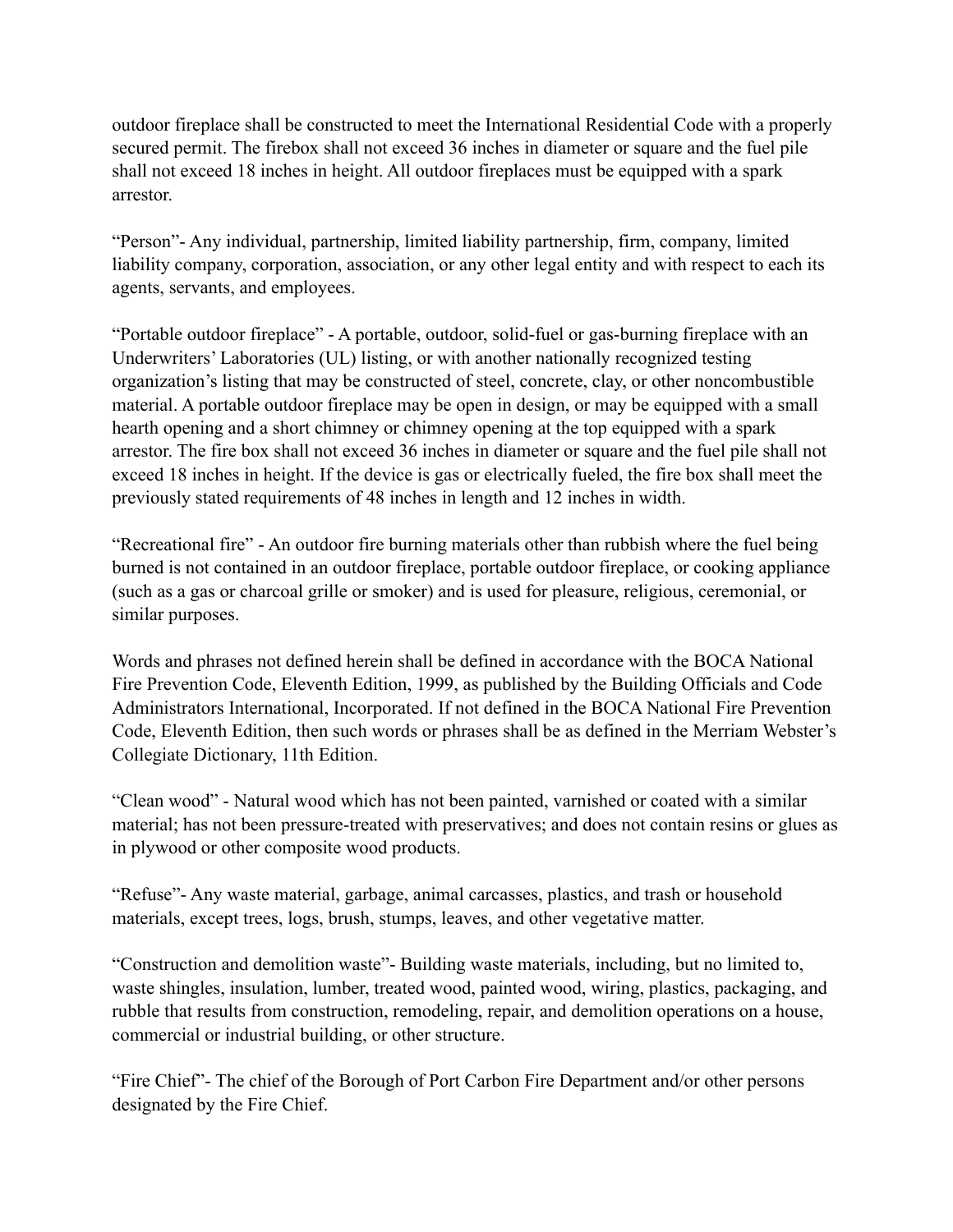"Open burning" - Kindling or maintaining a fire where the products of combustion are emitted directly into the ambient air without passing through a stack or a chimney from an enclosed chimney.

"Patio Wood-Burning Unit"- A chimney, patio warmer, or other portable wood-burning device used for outdoor recreation and/or heating.

#### **ARTICLE II Outdoor fires and cooking prohibited**

#### **§ 97-2 Outdoor fires and cooking prohibited.**

- A. Except as otherwise set forth in section 3, below, no person within the municipal limits of the Borough, shall kindle, set, start, ignite, maintain or permit the kindling, setting, starting, ignition or maintenance of any open burning outside of any building for any purpose at all, including by way of example and not by way of limitation any junk fire, refuse fire, open fire, a fire ignited to burn brush, grass, wood, leaves, paper, boxes, rubbish, garbage, construction materials, waste oil, asphalt, treated or painted lumber, plastic, rubber, or burn or cause to be burned any substance or material of any kind out of doors anywhere within the Borough of Port Carbon. The Mayor may ban open burning within the Borough when atmospheric conditions result in the potential for wildfires that may spread from their source due to dry vegetation or plant conditions.
- B. The use of barrels, whether vertical or horizontal or any other type of material not listed herein is prohibited.

# **ARTICLE III Exceptions**

# **§ 97-3 Exceptions.**

A. Approved outdoor cooking appliances used solely for cooking, used with the manufacturer's recommended fuel and operating instructions, and located at least five feet from combustable construction and building opening and/or according to the manufacturer's instructions and its listings. Grade-level decks associated with detached single-family dwellings shall not be considered combustable construction. In any circumstance, cooking shall not be permitted on decks or porches of multiple-occupancy dwellings.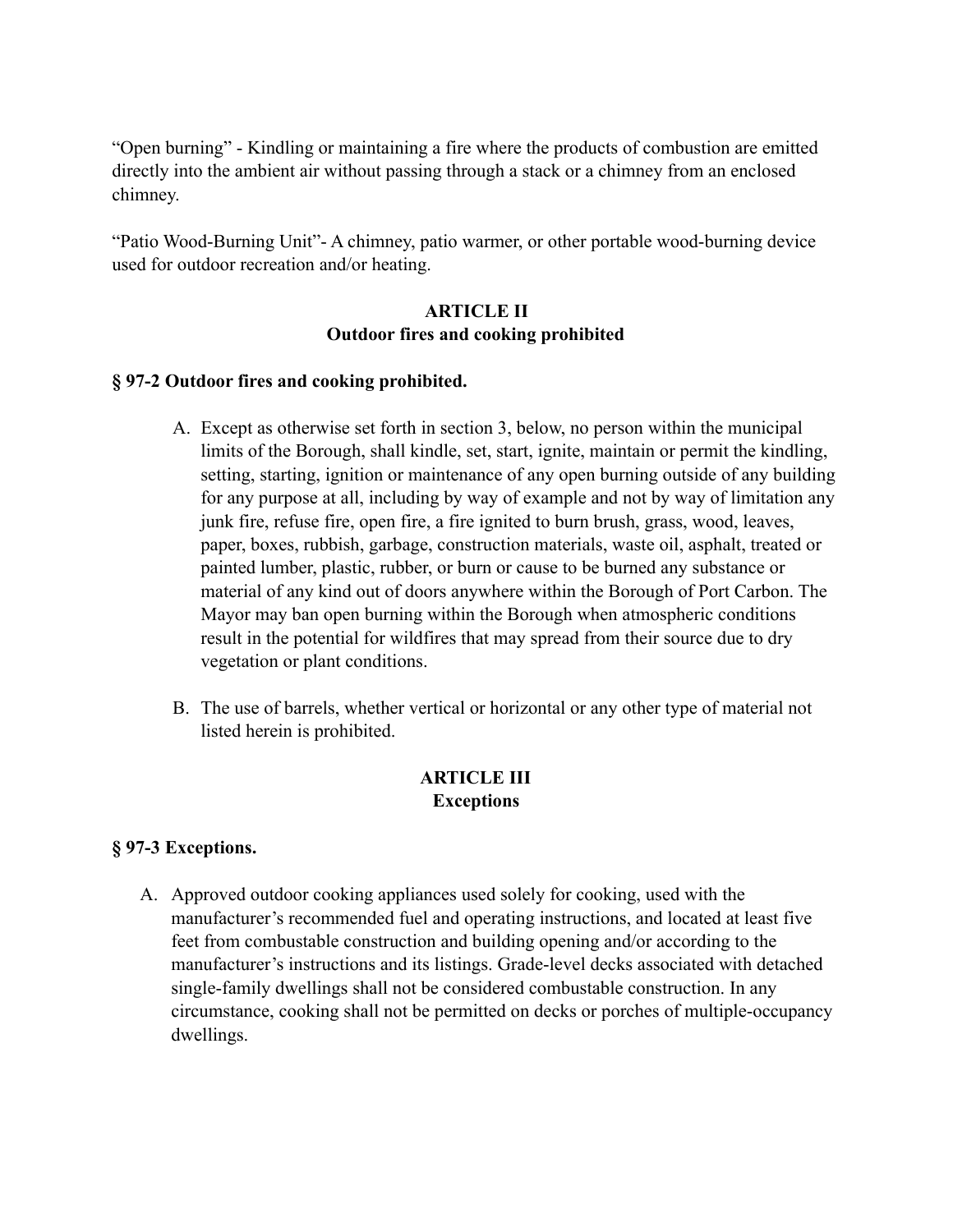- B. UL listed electric-powered cooking appliance used in accordance with the manufacturer's instructions.
- C. Portable outdoor fireplaces and fire pits shall be permitted when used in accordance with the manufacturer's instructions and shall not be operated within 5 feet of a property line. Only seasoned, untreated wood may be used for fuel. However, portable outdoor wood burning fireplaces shall be no less than 10 feet from any structure or combustable material, including but not limited to houses, sheds, outbuildings, fences and garages. Wood burning portable outdoor fireplaces shall not be operated on any type of combustable deck/porch or in any circumstance where there is no clear overhead space.

 c.1 Portable outdoor gas-fired or electric fireplaces are permitted on decks if allowed in the Manufacturer's instructions and listing. Any gas or electric fireplace shall be a minimum of 5 feet from any combustable material. No type of portable outdoor fireplace shall be used on above ground decks/patios/porches of multiple-occupancy dwellings.

- D. Permanent outdoor fireplaces shall only be installed after a permit has been issued by the Building Code Official. Existing outdoor fireplaces may remain if covered by an approved burn screen and if the container meets the firebox and pile sizes noted above. Newly established permanent outdoor fireplaces shall meet the requirements of subsection 3.c, above. An existing permanent outdoor fireplace shall be permitted only per the following requirements.
	- (1) It meets manufacturer's instructions and its listing; or
	- (2) The requirements of the Borough permit that was originally obtained to construct the fireplace are satisfied.
- E. Portable outdoor fireplaces and permanent outdoor fireplaces shall only be used when fitted with an approved metal burn screen. The screen shall cover all openings designed for the exhausting of fire gases. The burn screen shall have openings no larger than 1/2 inch in any direction and be maintained in good condition so as to prevent the issuance of larger burn particles. Gas-fire outdoor fireplaces shall not require a burn screen unless the appliance is required to have one by its UL listing.
- F. Additional exceptions may be authorized by the Fire Chief and issuance of a permit when Council considers the situation falls within the intent of this Part and will not create a nuisance or fire hazard. The Borough Fire Department may be required to stand by during any special burning. A person requesting a permit shall also be responsible for all fees, costs and expenses incurred by the Borough or the Fire Department in excess of the applicable permit fee.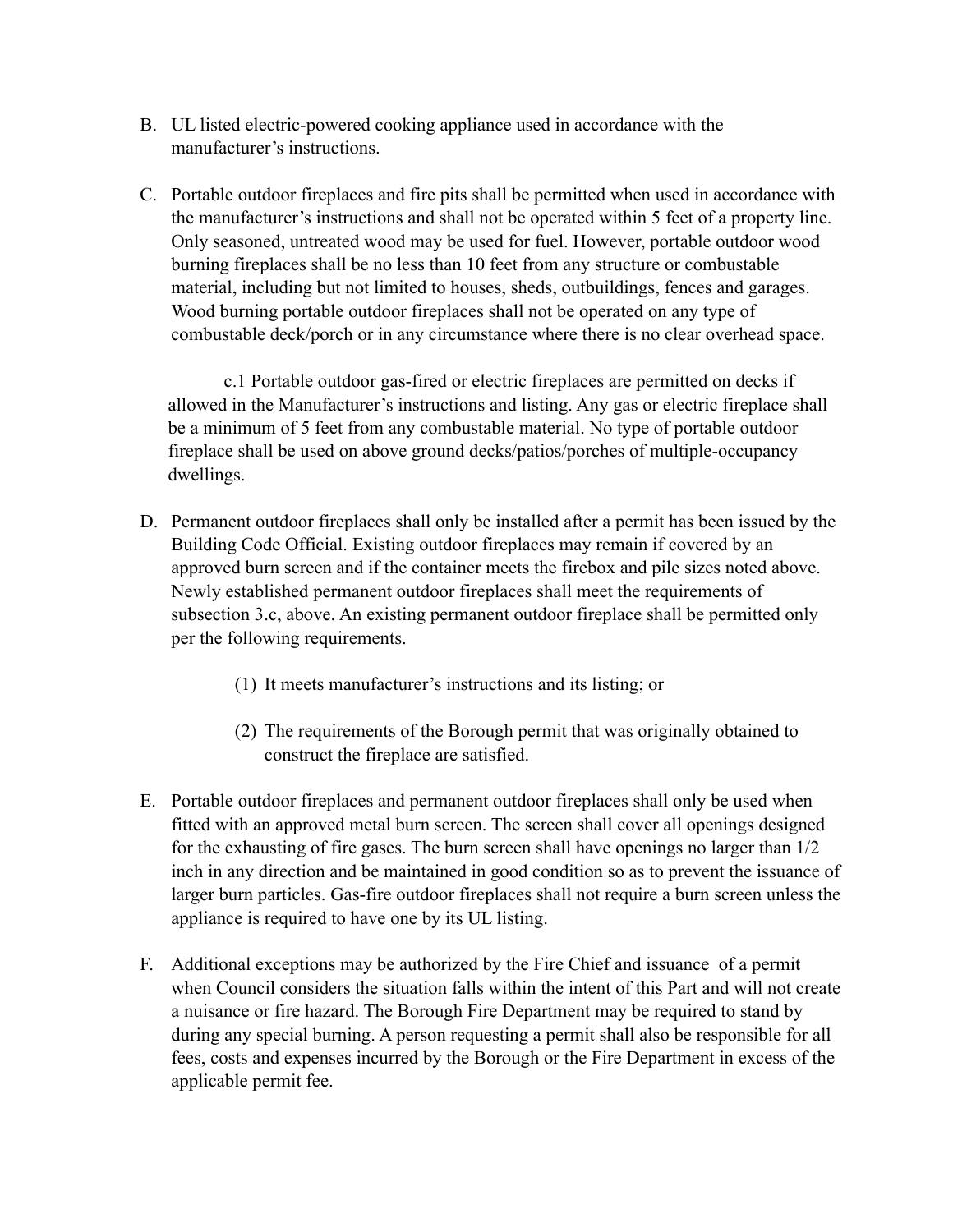- G. All outdoor fires may be burned between 9 a.m. and 12 midnight. All recreational fires must be extinguished by 12 Midnight unless granted an exception by the Borough Council as noted by Part 3.f. of this ordinance.
- H. This ordinance does not apply to the use of propane, acetylene, natural gas, gasoline or kerosene in a device intended for heating, construction or maintenance activities.

# **ARTICLE IV Rules and Regulations**

# **§ 97-4 Permits required.**

- A. Fees for permits shall be established by resolution of Council.
- B. Permit application procedures shall follow that which is established for obtaining building or other permits within the Borough.
- C. Permit applications shall be available only for the following activities.
	- (1) Erection of a permanent fire place;
	- (2) Having or maintaining a recreational fire;
	- (3) The use of a portable outdoor wood burning fireplaces;
	- (4) As authorized under Section 3.f. above.

# **§ 97-5 Attendance.**

- A. Burning in compliance with this Part shall be attended at all times by an individual eighteen (18) years of age or older until such times as the fire is is extinguished and is cold. The open burning, bonfires or recreational fires shall be constantly attended until the fire is extinguished. A minimum of one portable fire extinguisher with a minimum 4- A rating or other approved on-site fire-extinguishing equipment, such as dirt,, sand, water barrel, garden hose or water truck, shall be available for immediate utilization and in a sufficient amount to properly extinguish the fire.
- B. The person utilizing or maintaining an outdoor fire shall be responsible for all fire suppression costs and any other liability resulting from damage caused by the fire.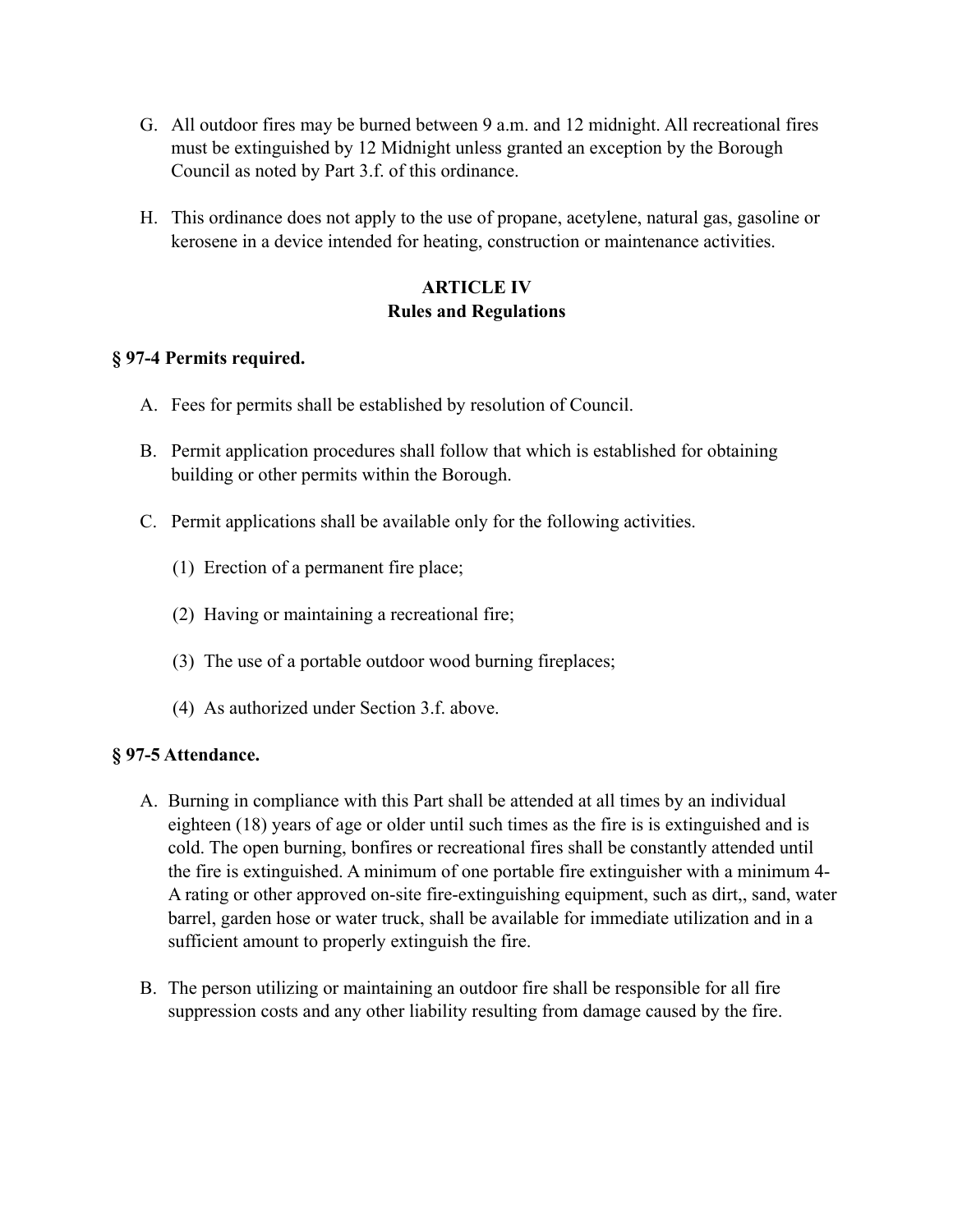# **§ 97-6 Enforcement.**

- A. Any authorized officer, agent, employee or representative of the Borough of Port Carbon, including the Fire Chief or his designated representative, may inspect any property for the purpose of ascertaining compliance with the provisions of this Ordinance.
- B. An enforcement official shall have the authority to order the immediate extinguishment of any fire deemed to create a hazard or nuisance. Extinguishment can be either by the person(s) present or fire personnel.
- C. An enforcement official shall report all complaints or nuisance investigations to the Fire Chief or Mayor.
- D. An enforcement official may request the Fire Chief or Police Department to issue a Cease and Desist Order if persistent complaints and/or violations occur. Such order may prohibit the subject from future use of the device in question and/or forfeiture of their annual wood burning permit. Prior to issuance of such order, the Fire Chief or Police Department shall review the facts and circumstances and present the same to the Council for final approval.
- E. If an enforcement official shall determine that there has occurred, or that there is occurring, a violation of this Ordinance, the Fire Chief or Police Department shall have the authority to issue a notice of violation and seek penalties as provided for in this Section 3 and Section 4.

# **§ 97-7 Penalties.**

- A. Any authorized officer, agent, employee or representative of the Borough of Port Carbon, including the Fire Chief or his designated representative is authorized to enforce any provisions of this chapter.
- A. Any person who violates or permits a violation of this chapter shall, upon conviction in a summary proceeding under the Pennsylvania Rules of Criminal Procedure, be guilty of a summary offense and shall be punishable by a fine of not more than \$1,000.00, plus court costs and reasonable attorneys' fees incurred by the Borough in the enforcement proceedings. Upon judgement against any person by summary conviction, or proceedings by summons on default of the payment of the fine or penalty imposed and the costs, the defendant may be sentenced to imprisonment for a period not to exceed 30 days. Each day that such violation exists shall constitute a separate offense.